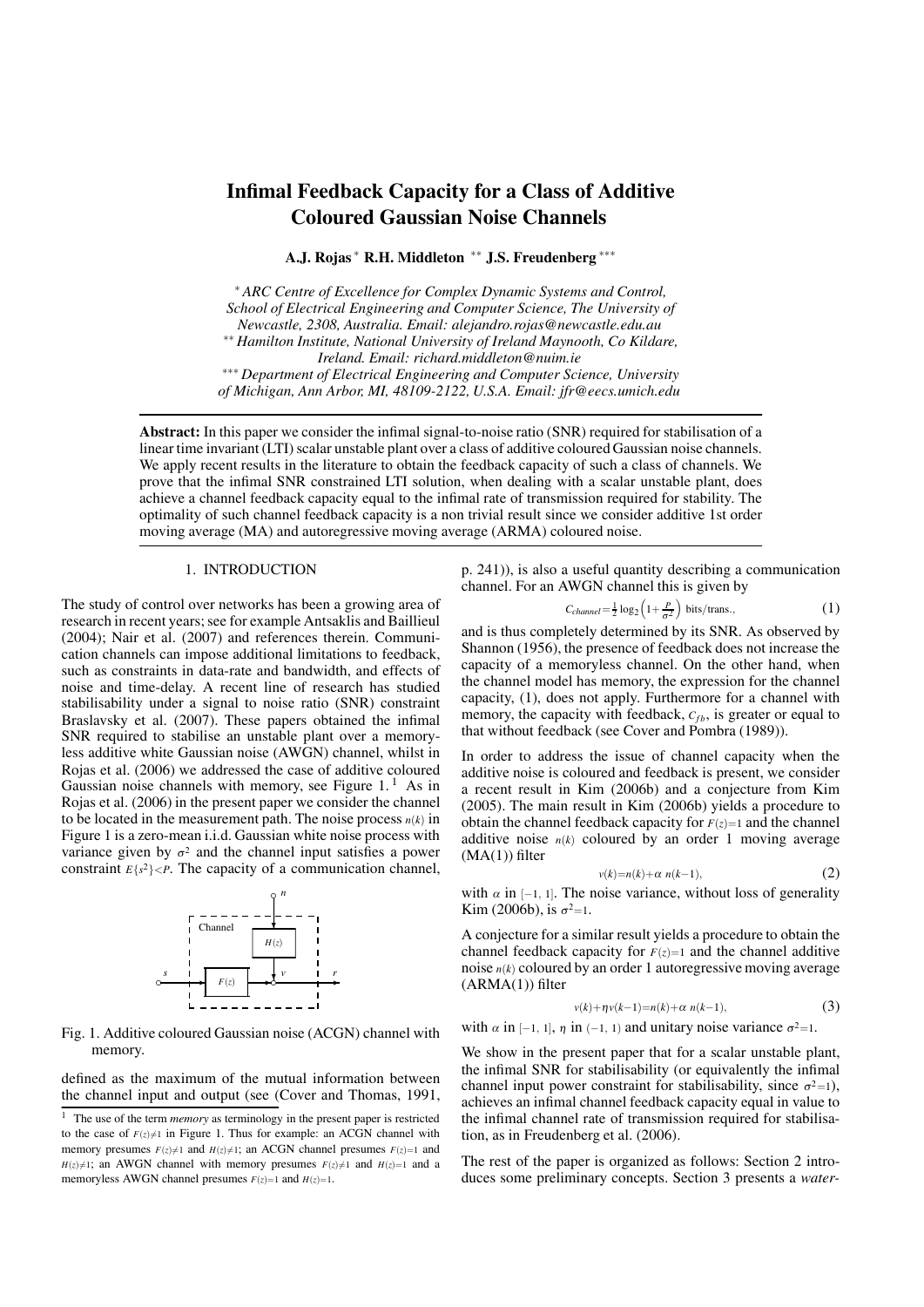filling argument to obtain a non-tight lower bound for the ACGN channel feedback capacity. Section 4 analyses the feedback capacity of an ACGN channel when the noise is coloured by a MA(1) filter with  $\sigma^2=1$ . In this case, the infimal SNR for stabilisability by LTI feedback imposes a demand on the power in the transmitted signal. The additive Gaussian MA(1) noise channel feedback capacity corresponding to this power demand is equal to the infimal feedback capacity required for stabilisation by any causal feedback. Section 5 focuses on the conjecture for a similar result involving the additive Gaussian ARMA (1) noise channel. Section 6 presents the conclusions and final remarks for this work.

Related results have been submitted for journal publication, see Middleton et al. (2007), where we discuss in detail the linear minimal SNR stabilisation for an additive Gaussian MA(1) noise channel, but omit the additive Gaussian ARMA (1) noise channel feedback capacity conjecture.

## 2. PRELIMINARIES

Consider the plant model,  $G(z)$ , the controller,  $C(z)$ , and filters  $F(z)$  and  $H(z)$  to be transfer functions. Furthermore we assume, unless stated otherwise, that the transfer functions  $F(z)$  and  $H(z)$ composing the ACGN channel with memory model are both stable, biproper and minimum phase. We also assume that  $C(z)$ is such that the closed-loop system is stable in the sense that, for any distribution of initial conditions, the distribution of all signals in the loop will converge exponentially rapidly to a stationary distribution.

As mentioned in the introduction we consider the channel to be located in the measurement path, thus the plant output  $y(k)$  is equal to the channel input *s*(*k*).

The channel input power is then defined by  $||s||_{pow}^2 \triangleq \{y^2\}$ , where  $\varepsilon$  denotes expectation, is required to satisfy an imposed power constraint

$$
P > \mathcal{E}\left\{y^2\right\},\tag{4}
$$

for some predetermined power level *P*. Under reasonable stationarity assumptions ( $\AA$ ström, 1970, §4.4), the power in the channel input may be computed, in the disturbance free case, as

 $\mathscr{E}\left\{y^2\right\} = \frac{1}{2\pi} \int_{-\pi}^{\pi} |T_{yn}(e^{j\omega})|^2 \sigma^2 d\omega,$ 

where

$$
T_{yn}(z) = -\frac{C(z)G(z)H(z)}{1 + C(z)G(z)F(z)},
$$
\n(5)

is the transfer function that relates  $y(k)$  with  $n(k)$ . Since the feedback system is stable, we have that the power constraint (4) at the channel input translates into the SNR bound on the  $H_2$ norm of  $T_{vn}(z)$ 

$$
\frac{P}{\sigma^2} > ||T_{yn}(z)||^2_{H_2}.
$$
 (6)

From (6) we observe that a fundamental limitation in the SNR of the ACGN channel with memory will be given then by the minimum of its RHS. Thus

$$
\frac{P}{\sigma^2} > \min_{C(z) \, stab.} ||T_{yn}||_{H_2}^2,
$$
\n(7)

we have the basis for stating the SNR infimisation problem for stabilisability.

**Problem 1. (LTI Stabilisation with infimal SNR).** Find a *proper rational stabilising controller C*(*z*) *such that the feedback control loop is stable and the transfer function in (5) achieves the least restrictive constraint* (7) *imposed on the admissible channel SNR.*

A well known result on mean square stabilisability for finitedimension linear systems obtained in Nair and Evans (2004) calls for the rate of transmission of the communication channel, *R*, to satisfy

$$
R > \sum_{i=1}^{m} \log_2 |\rho_i| \text{ bits}/\text{trans.}
$$
 (8)

For the memoryless AWGN channel the presence of feedback does not increase the channel capacity, Shannon (1956). From Braslavsky et al. (2007) we have that, also for a memoryless AWGN channel, the infimal SNR for stabilisability of a plant with *m* unstable poles  $|\rho_i| > 1$ ,  $\forall i = 1, \dots, m$ , minimum phase and with relative degree one, is given by

$$
\frac{P}{\sigma^2} > \left( \prod_{i=1}^m |\rho_i|^2 \right) - 1. \tag{9}
$$

By replacing (9) directly into (1) we regain the lower bound on the rate of transmission of the communication channel required for stabilisation as in Nair and Evans (2004).

$$
C_{channel} > \sum_{i=1}^{m} \log_2 |\rho_i| \text{ bits}/\text{trans.}
$$
 (10)

The main interpretation of (10) is that an LTI controller can be optimal in terms of data rate transmission requirement for stabilisability when using a memoryless AWGN channel. In the next sections we wish to find conditions under which an LTI controller is optimal, in the sense just described, when dealing with an ACGN channel.

## 3. NON-TIGHT LOWER BOUND FOR THE COLOURED NOISE FEEDBACK CAPACITY



Fig. 2. ACGN channel in feedback configuration.

To compute the capacity of an ACGN channel with feedback, see Figure 2, we consider in a first approach a *water-filling* argument (Cover and Thomas (1991), Gallager (1968)).

We start by reformulating the ACGN channel as an equivalent (in terms of SNR required for stabilisability) AWGN channel with memory, see Figure 3. We obtain this by invoking the LTI single input single output (SISO) condition of all the systems involved in the feedback loop. Since the difference between  $\tilde{G}(z)$ and the original  $G(z)$  does not introduce any unstable pole, NMP zero nor different relative degree, the infimal SNR required for stabilisability will be the same for both plants  $\tilde{G}(z)$  and  $G(z)$ .

As initially proposed, we can now deal with the memory element in the AWGN channel without feedback by means of a water-filling argument. The channel power constraint must satisfy

$$
P = \int_{\omega \in W_{\mathscr{B}}}\left[\mathscr{B} - \frac{1}{|H^{-1}(e^{j\omega})|^2}\right] \frac{d\omega}{2\pi},\tag{11}
$$

Given *P* and  $H(z)$  known, it is possible, from (11), to obtain  $W_{\mathscr{B}}$ and as a consequence  $\mathcal{B}$  (where  $W_{\mathcal{B}}$  is the range of frequencies for which  $1/|H^{-1}(e^{j\omega})|^2 \leq \mathcal{B}$ ). The capacity of the channel is then given by

$$
C_{channel} = \int_{\omega \in W_{\mathcal{B}}} \frac{1}{2} \log_2 \left[ |H^{-1}(e^{j\omega})|^2 \mathcal{B} \right] \frac{d\omega}{2\pi} \text{ bits}/\text{trans.},\tag{12}
$$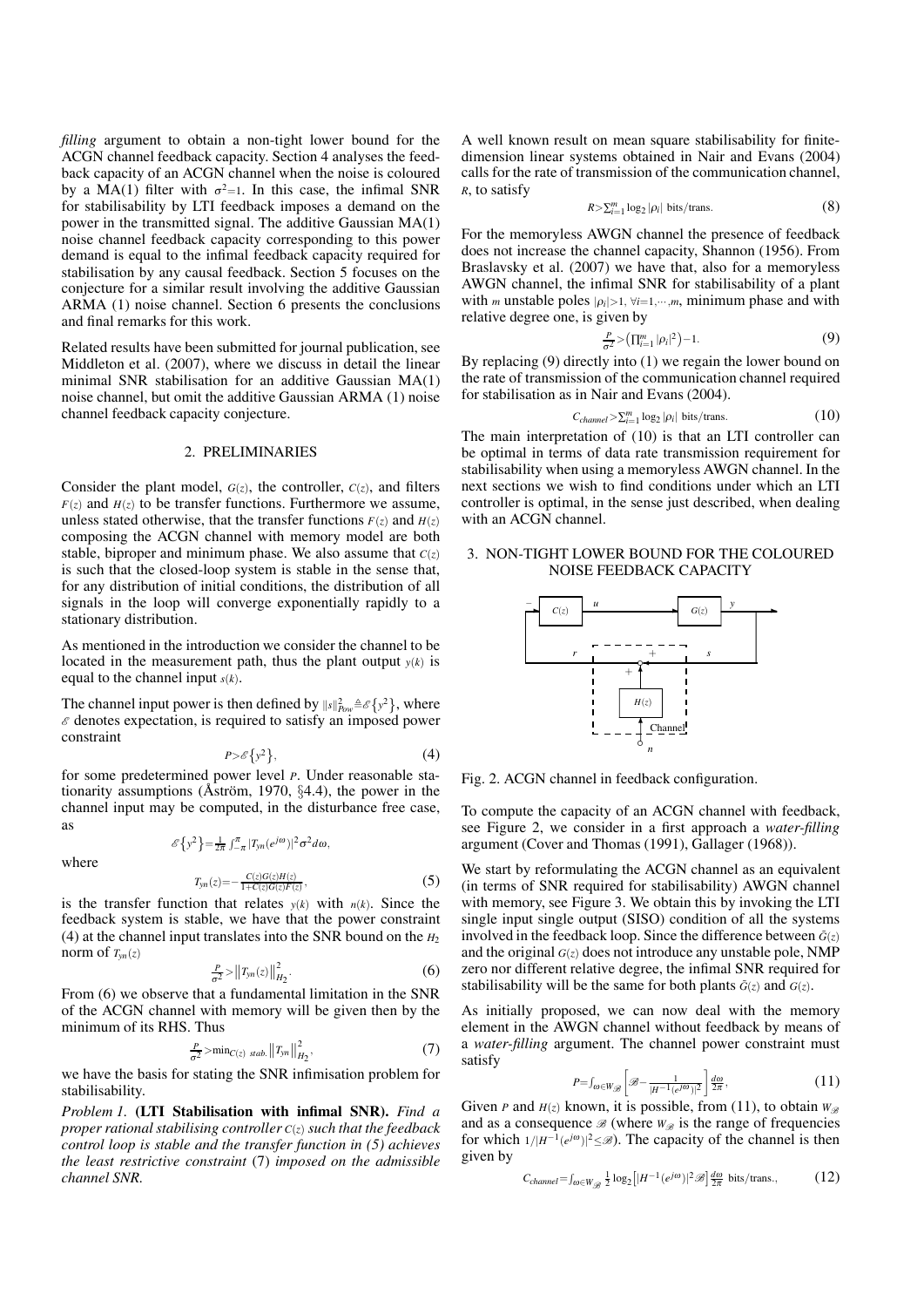and the power spectral density for the input signal that achieves *Cchannel* is given by

$$
S_s(\omega) = \begin{cases} \mathcal{B} - \frac{1}{|H^{-1}(e^{j\omega})|^2}, & \omega \in W_{\mathcal{B}}, \\ 0, & \omega \notin W_{\mathcal{B}}. \end{cases}
$$
 (13)

For more details on *water-filling* see, for example, (Gallager, 1968, pp. 388-389). Notice, although, that the *water-filling* ar-



Fig. 3. Equivalent AWGN channel with memory configuration.

gument just presented is in open loop and that the channel feedback capacity,  $C_{fb}$ , is greater or equal to the channel capacity without feedback, *C<sub>channel</sub>* (see Cover and Pombra (1989)). Thus, what we obtained in this section is ultimately a non-tight lower bound on  $C_{fb}$ 

$$
C_{fb} > C_{channel}
$$
 with  $c_{channel}$  as in (12). (14)

## 4. TIGHT LOWER BOUND FOR THE COLOURED NOISE FEEDBACK CAPACITY: FIRST ORDER MOVING AVERAGE CASE

Consider the case of an ACGN channel and a scalar unstable plant defined as  $G(z)=1/(z-\rho)$  with one unstable pole  $\rho$  satisfying  $\rho > 1$ .

We recall from Cover and Pombra (1989) that the channel capacity in the presence of feedback,  $C_{fb}$ , (see for example (Cover and Thomas, 1991, §8.12)) can be determined from the limiting solution (in the length of the message) of an optimisation problem. On the other hand, as noted in Kim (2006b) before, it can be very difficult in general to find a closed form solution for  $C_{fb}$ . Nonetheless an expression for  $C_{fb}$ in closed form is presented in Kim (2006b), but for a specific class of channels. The particular class of channels considered are additive white Gaussian noise channels, coloured by a MA(1) filter and, without loss of generality, unity channel noise variance. The result from Kim (2006b) is stated next for convenience.

*Theorem 2.* Consider the additive Gaussian MA(1) noise channel in  $(2)$ . The channel feedback capacity  $C_{fb}$ , under a power constraint *P* and a zero-mean i.i.d. Gaussian white noise  $n(k)$ with variance  $\sigma^2 = 1$ , is then given by  $C_{fb} = -\log_2 x_o$  bits/trans., where  $x<sub>o</sub>$  is the unique positive root of the fourth-order polynomial

$$
Px^2 = (1 - x^2)(1 - |\alpha|x|^2). \tag{15}
$$

## **Proof.** See Kim (2006b).

The following theorem applies the above result to show that for a minimum phase relative degree one plant with one unstable pole  $\rho$ , we can again regain a channel capacity equal to the data rate required for stabilisation, as in Nair and Evans (2004). We can observe in Figure 4 the proposed setting to achieve this. The element  $\gamma_\alpha(k)$  is defined as

$$
\gamma_{\alpha}(k) = \begin{cases} 1, & \text{if sign}(\rho) \neq sign(\alpha), \\ (-1)^k, & \text{if sign}(\rho) = sign(\alpha), \end{cases}
$$
 (16)

and plays the role of encoder and decoder.

The present result is more restrictive than that for the memoryless AWGN channel in (10), since at present we can only state it for the case of scalar unstable plant dynamics.



Fig. 4. Additive Gaussian MA(1) noise channel with feedback and explicit consideration of encoder and decoder.

*Theorem 3.* Suppose we restrict  $\mathcal{E}\left\{s_k^2\right\} < P$ . Let  $C_{fb}$  be the feedback capacity of the channel as given in Theorem 2. Assume  $G(z)$  to be minimum phase, with relative degree 1 and a single unstable pole at  $z = \rho$ . Then a decoder and encoder that stabilise the feedback system subject to the power constraint exist if and only if  $C_{fb} > log_2 |\rho|$  bits/trans.. Furthermore, the SNR limited stabilisation can be achieved by a linear time invariant encoder and decoder.

#### **Proof.**

- (i) Necessity: from Proposition III.1 in Freudenberg et al. (2006) or equivalently Theorem 2.1 in Nair and Evans (2004).
- (ii) Sufficiency: see the Appendix.

An example follows next in which we consider  $\alpha$  to span the all range  $[-1,1]$ . We expect the infimal SNR solution to achieve a channel feedback capacity equal to the infimal rate of transmission required for stabilisation, as in Freudenberg et al. (2006).



Fig. 5. Unstable pole at 2, minimum phase and relative degree 1. Channel feedback capacity obtained with infimal SNR , solid line. Channel capacity obtained by *water--lling* argument, dashed line.

*Example 4.* Assume that  $G(z)$  is minimum phase, has an unstable pole  $\rho = 2$  and relative degree 1. Also consider an additive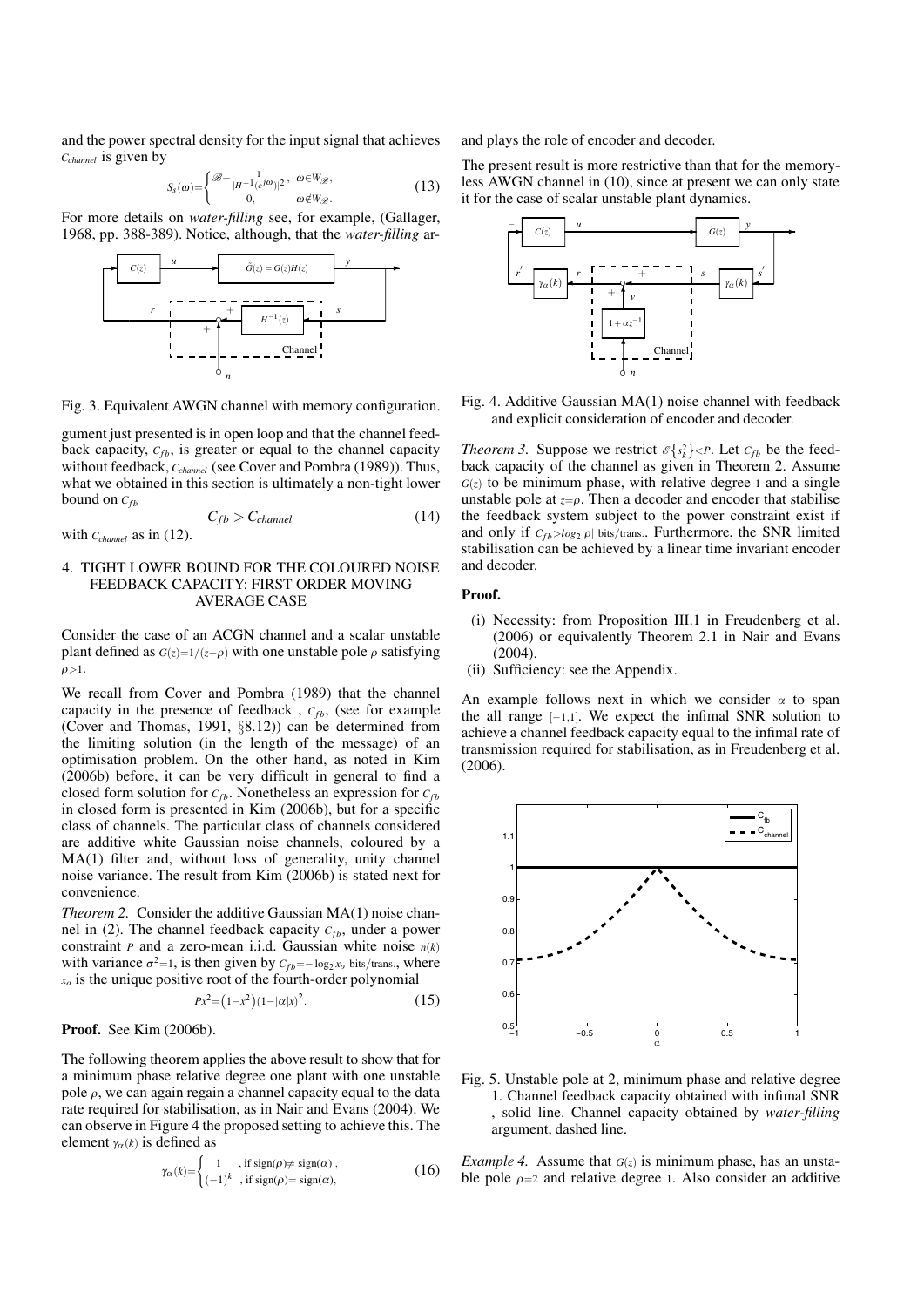Gaussian MA(1) noise channel with  $\alpha \in [-1, 1]$  and  $\sigma^2 = 1$ . The channel input power constraint accordingly to Theorem 3 is given by  $P=3(1-0.5|\alpha|)^2$  (see the Appendix for details). In Figure 5 we have the channel feedback capacity as a function of  $\alpha$ . It can be seen that the channel feedback capacity is 1 bit/trans. and constant over all the range of  $\alpha$ . Therefore, it is possible to perceive the optimality of the LTI SNR constrained solution, in terms of Freudenberg et al. (2006), for a first order unstable plant and an additive Gaussian MA(1) noise channel with  $\sigma^2=1$ .

The channel capacity obtained by the *water--lling* argument is always below the value of the channel feedback capacity (as stated by Pinsker (1969), Ebert (1970) and mentioned in Cover and Pombra (1989)), with the exception of  $\alpha=0$ .<sup>2</sup> Note that when  $\alpha$ =0, the additive Gaussian MA(1) noise channel becomes a memoryless AWGN channel for which the channel feedback capacity matches the channel capacity without feedback, (Shannon (1956)). Moreover, for this example, we can observe from Figure 5 that the feedback capacity satisfies

$$
C_{channel} \leq C_{fb} \leq 2C_{channel} \text{ bits}/\text{trans.},\tag{17}
$$

and

 $C_{channel} \leq C_{fb} \leq C_{channel} + \frac{1}{2}$  bits/trans., (18)

## as proven in Cover and Pombra (1989).

## 5. TIGHT LOWER BOUND FOR THE COLOURED NOISE FEEDBACK CAPACITY: FIRST ORDER AUTOREGRESSIVE MOVING AVERAGE CASE

In the present section we analyse the case of channel feedback capacity when the channel noise is described by an additive Gaussian  $ARMA(1)$  noise as in  $(3)$ . The present section is resting on a conjecture presented in Kim (2005) and attributed to Yang et al. (2004). The objective of the present section is not to prove the validity of such conjecture, but to test what feedback capacity can be achieved by the infimal LTI solution for the stabilisation SNR requirement. We reproduce next, from



Fig. 6. Additive Gaussian ARMA(1) noise channel with feedback and explicit consideration of encoder and decoder.

(Kim, 2006a, p.37), the conjecture at the core of the present discussion.

*Conjecture 5.* Consider the additive Gaussian ARMA(1) noise channel in (3). The channel feedback capacity  $C_{fb}^{conj}$ , under a power constraint *P* and a zero-mean i.i.d. Gaussian white noise *n*(*k*) with variance  $\sigma^2 = 1$ , is given by  $C_{fb}^{conj} = -\log_2 x_o$  bits/trans., where *xo* is the unique positive root of the fourth-order polynomial

$$
Px^2 = \frac{(1-x^2)(1+\nu\alpha x)^2}{(1+\nu\eta x)^2},\tag{19}
$$

and

$$
\nu = \text{sgn}(\eta - \alpha) = \begin{cases} 1, & \eta > \alpha, \\ 0, & \eta = \alpha, \\ -1, & \eta < \alpha. \end{cases} \tag{20}
$$

**Proof.** In Kim (2005) it is argued that the above conjecture is due to Yang et al. (2004). A proof sketch of Conjecture 5 can be found in Kim (2005). A more detailed version can be found in Kim (2006a). To the knowledge of the authors of the present paper no peer-reviewed proof of Conjecture 5 is currently available.

In a similar fashion as in the previous section we follow with a theorem that applies Conjecture 5 to prove that for a minimum phase plant with relative degree one and one unstable pole  $\rho$ , we can again regain a channel capacity equal to the data rate required for stabilisation, as in Nair and Evans (2004). We can observe in Figure 6 the proposed setting to achieve this. The element  $\gamma_{\alpha-\eta}(k)$  is defined as

$$
\gamma_{\alpha-\eta}(k) = \begin{cases} 1, & \text{if sign}(\rho) \neq \text{sign}(\alpha-\eta), \\ (-1)^k, & \text{if sign}(\rho) = \text{sign}(\alpha-\eta), \end{cases}
$$
 (21)

and plays the role of encoder and decoder. Notice that if  $\eta=0$  we regain the situation discussed in the previous section.

*Theorem 6.* Suppose we restrict  $\mathcal{E}\left\{s_k^2\right\} < P$ . Let  $C_{fb}^{conj}$  be the feedback capacity of the channel as given in Theorem 5. Assume  $G(z)$  to be minimum phase, with relative degree 1 and a single unstable pole at  $z = \rho$ . Then a decoder and encoder that stabilise the feedback system subject to the power constraint exist if and only if  $C_{fb}^{conj} > log_2 |\rho|$  bits/trans.. Furthermore, the SNR limited stabilisation can be achieved by a linear time invariant encoder and decoder.

## **Proof.**

- (i) Necessity: from Proposition III.1 in Freudenberg et al. (2006) or equivalently Theorem 2.1 in Nair and Evans (2004).
- (ii) Sufficiency: see the Appendix.

We conclude the section by exposing an example related to the result of Theorem 6.



Fig. 7. Unstable pole at 2, minimum phase and relative degree 1. Channel feedback capacity obtained for an additive Gaussian  $ARMA(1)$  noise with infimal SNR, solid line. Channel capacity obtained by a *water-filling* argument, dashed line.

<sup>&</sup>lt;sup>2</sup> As can be observed from the Appendix the element  $\gamma_{\alpha}(k)$  in Figure 4 imposes two different scenarios depending on the sign of  $\alpha$  and  $\rho$ . Nonetheless, in both cases there is an equivalent transfer function  $H(z)$  that can be examined as in Section 3.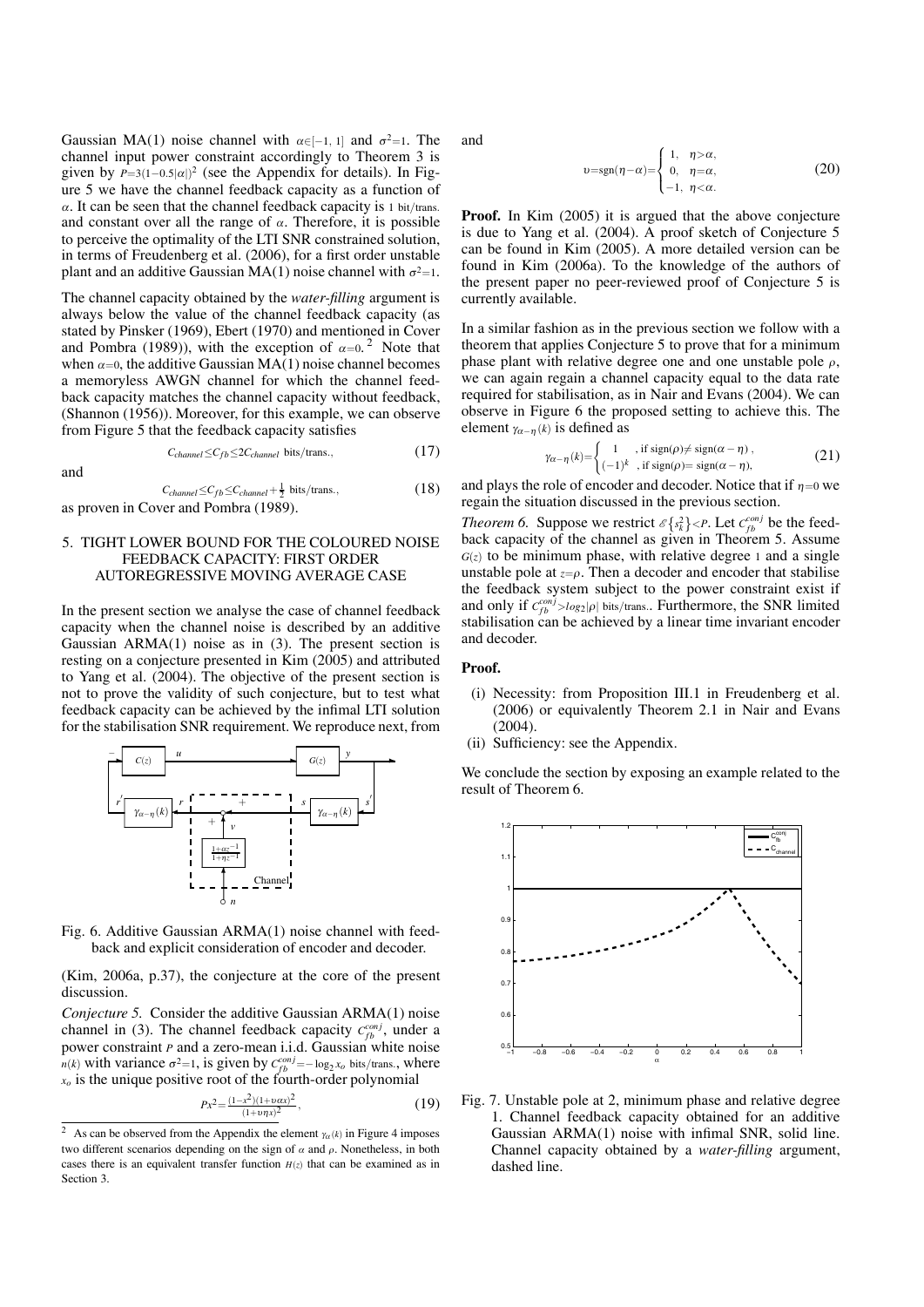*Example 7.* Assume that *G*(*z*) is minimum phase, has an unstable pole  $\rho$  at 2 and relative degree 1. Also consider an additive Gaussian ARMA(1) noise channel with  $\alpha \in [-1, 1]$ ,  $\eta = 0.5$  and  $\sigma^2$ =1. In Figure 5 we have the channel feedback capacity as a function of  $\alpha$ . It can be seen that the channel feedback capacity is 1 bit/trans. and constant over all the range of  $\alpha$ . Therefore, it is possible to perceive the optimality of the LTI SNR constrained solution, in terms of Freudenberg et al. (2006), for a first order unstable plant and an additive Gaussian ARMA(1) noise channel with  $\sigma^2=1$ .

## 6. CONCLUSION AND REMARKS

In this paper we analysed the channel capacity of a SNR constrained communication channel in feedback with an unstable plant and stabilising controller. We observe, as in Braslavsky et al. (2007), that the infimal SNR solution, for the case of a memoryless AWGN channel, imposes a capacity that matches the infimal data rate required for stabilisation as in Nair and Evans (2004). We conclude that the same is true for the case of a scalar unstable plant and an additive Gaussian MA(1) noise channel with unity variance noise and, depending on the validity of Conjecture 5, also for the case of an additive Gaussian ARMA(1) noise channel with unity variance. The conclusion is not trivial due to the presence of feedback and additive coloured channel noise. Future opportunities for research should consider filters other than the  $MA(1)$  and  $ARMA(1)$  for the additive Gaussian noise channel model and, perhaps, the lifting of the scalar plant condition.

### APPENDIX

### **Proof of Theorem 3 (Sufficiency)**

Assume the controller  $C(z)$ , in Figure 4, to be enforcing the infimal SNR required for stabilisability, and also that  $\gamma_{\alpha}(k)$  is defined as in (16). Consider first the case of  $\rho$  and  $\alpha$  having opposite sign, thus  $\gamma_\alpha(k)=1$ . The MA(1) process  $1+\alpha z^{-1}$  colouring the noise can be seen to play the role of  $H(z)$  in our definition of a channel with memory in Figure 1. From Theorem 2 in Rojas et al. (2006) we have that for one unstable pole  $\rho$ , the infimal SNR required to guarantee stabilisability converts into a power constraint

$$
P = (|\rho|^2 - 1)|1 - |\alpha||\rho^{-1}||^2. \tag{22}
$$

We therefore see that the choice  $x_0 = \frac{1}{|p|}$ , satisfies (15), with *P* as in (22). We now turn to the issue of the channel input distribution and whether it achieves channel capacity or not. From Kim (2006b) we have that the channel feedback capacity  $C_{fb}$  is achieved by an asymptotically stationary ergodic input process satisfying  $\mathcal{E}\lbrace s^2 \rbrace = P$  (see also (Cover and Pombra, 1989, Section VIII)). We also have that the input distribution that achieves the channel capacity is obtained by a filtered version of the noise innovation ((Kim, 2006b, p. 3073))

$$
s_1 \sim N(0, P),
$$
  
\n
$$
s(k) = \beta s(k-1) + \varsigma n(k-1),
$$
  $k=2,3,\cdots,$  (23)

where  $\varsigma$  and  $\beta$  are given by

$$
\lim_{\beta \to \text{sign}(\alpha)} \frac{\sqrt{P(1-\beta^2)}}{\sqrt{P(1-\beta^2)}} = \text{sign}(\alpha) |(\alpha + \beta^{-1})(\beta^2 - 1)|,
$$
\n
$$
\beta = -\text{sign}(\alpha) x_o,
$$
\n(24)

and

$$
sign(\alpha) = \begin{cases} 1 & \alpha \ge 0, \\ -1 & \alpha < 0. \end{cases}
$$

After some algebra we have that the transfer function  $\hat{T}_{sn}$  relating the channel additive white Gaussian noise *n*(*k*) and the



Fig. 8. Equivalent additive Gaussian MA(1) noise channel with feedback and implicit consideration of encoder and decoder.

channel input  $s(k)$  is given by  $\hat{T}_{sn} = \frac{S}{z-\beta}$ , when the optimal controller  $\hat{C}(z)$  achieving the infimal SNR required for stabilisability is in place. Thus, indeed the optimal SNR solution generates a channel input distribution that achieves the channel feedback capacity. The obtained channel feedback capacity, with  $x_o = \frac{1}{|p|}$ , is fixed at the value of  $C_{fb} = \log_2 |\rho|$  bits/trans. Consider now the opposite case in which  $\rho$  and  $\alpha$  have the same sign. The sign involved in the unit gain for the encoder and decoder are synchronized, that is when the encoder value is −1 the decoder value is also  $-1$ . From the signal definitions in Figure 4 we can claim

$$
r(k)' = (-1)^k r(k)
$$
, and  $s(k)' = (-1)^k s(k)$ , (25)

where it is assumed that encoder and decoder are  $1$  at  $k=0$ . Define at this point an alternative white noise sequence  $n(k)$ <sup>'</sup> as

$$
n(k)' = (-1)^k n(k). \tag{26}
$$

If we couple this alternative white noise sequence with the alternative colouring LTI filter  $1-\alpha z^{-1}$ , as in Figure 8, it is possible to verify that the obtained coloured noise is effectively  $v(k)' = (-1)^{-k}v(k)$ , and that the additive Gaussian MA(1) noise channel input and output in Figure 8 are precisely  $s(k)$ <sup>'</sup> and  $r(k)$ <sup>'</sup> (with the encoder and decoder set back to be again time invariant gains of magnitude 1). The net gain in considering the proposed time varying scheme is that we have actually changed the LTI filter colouring the noise (now  $1-\alpha z^{-1}$ ). As a consequence the infimal SNR required for stabilisability converts into the power constraint in (22). A similar close inspection of (15) for *P* defined as in (22) shows that  $x_0 = \frac{1}{\rho}$ is still the appropriate solution. Turning now to the issue of the channel input distribution and whether it achieves channel capacity or not, after some algebra we have that  $\hat{T}_{s'n'} = \frac{-s}{z+\beta}$ , from which we obtain the recursive expression for the channel input as

$$
s(k)' = -\beta s(k-1) - \varsigma \ n(k-1)'. \tag{27}
$$

By recalling  $(25)$  and  $(26)$  and replacing in  $(27)$  we have  $s(k) = \beta s(k-1) + \varsigma n(k-1)$ , thus regaining (23). By the argument presented in (Kim, 2006b, p. 3073) we can claim that the obtained channel input distribution achieves channel feedback capacity.

### **Proof of Theorem 6 (Sufficiency)**

Consider for the first half of this proof that  $\rho > 0$ . As hinted by the definition of  $\nu$  in (20) we need to consider three cases:  $\alpha < \eta$ ,  $\alpha = n$  and  $\alpha > n$ .

 $\alpha < \eta$ : recall that the proposed LTI filter colouring the noise is given by

$$
H(z) = \frac{z + \alpha}{z + \eta},\tag{28}
$$

with  $\alpha \in [-1,1]$  and  $\eta \in (-1,1)$ . For the present case we have that  $\gamma_{\alpha-\eta}(k)$  defined in Figure 6 is 1 for all *k* and the infimal input